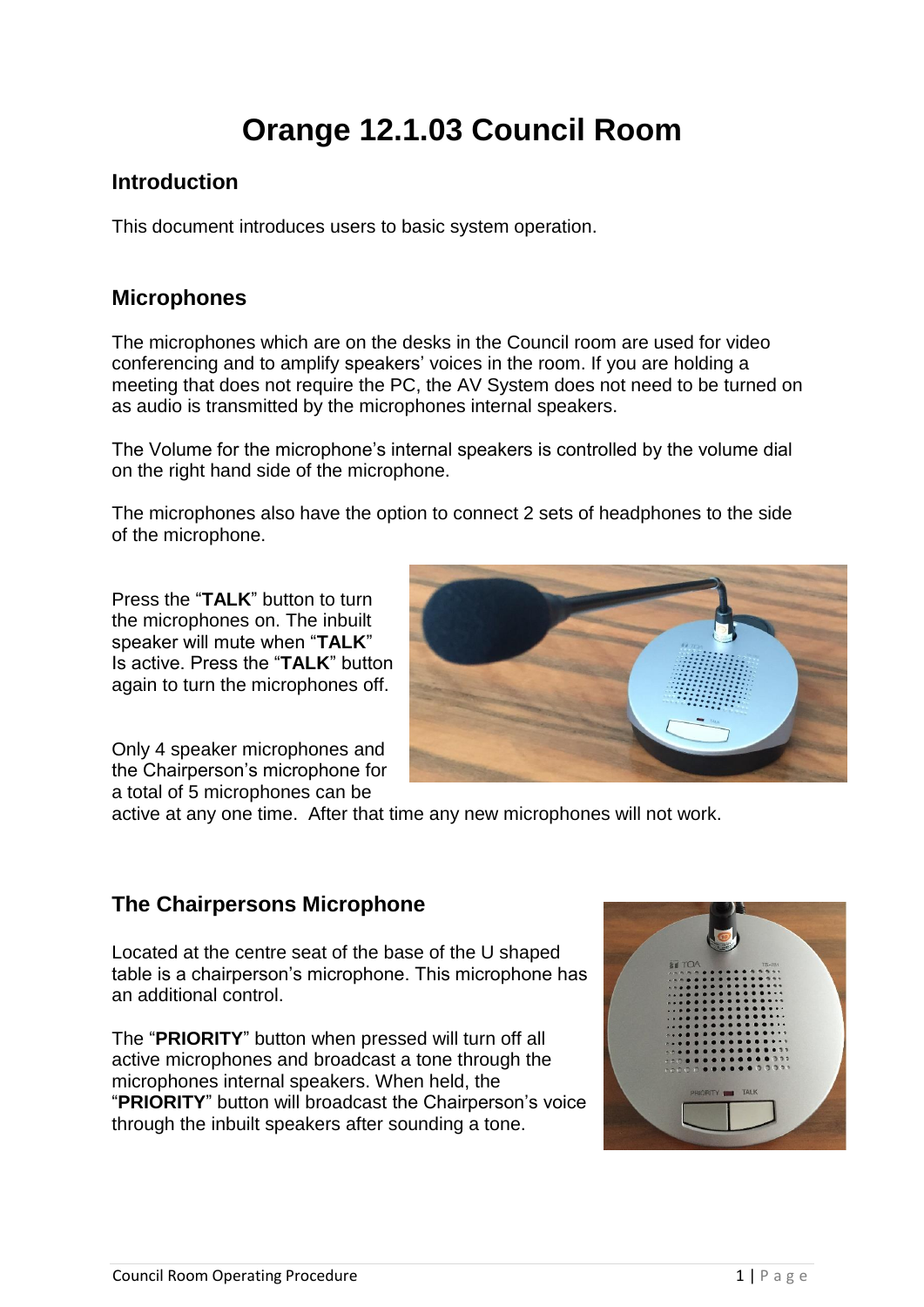#### **Start-up**

To begin, login using the username and password found on the top right hand corner of the keyboard or your staff login. Once the profile has loaded, a window with the controls for the AV system will open automatically. If this window doesn't open, on the desktop is a shortcut for "Council AV System Ctrl" Double click on this link to open the window.





#### **Conference Selection**

Press **Video** to set up a Video Conference.

Press **Meeting** to set up a PowerPoint display.

#### **Meeting**

After selecting **Meeting**, you will be presented with the options to the right. This menu is designed for projecting the house PC or a laptop.

The right side of this screen can be used for controlling the volume of the laptop or PC in the room. Or even muting the PC or Laptop sound.



#### **Volume**

The room volume level can be adjusted at any time by using the Volume column controls. For convenience, the volume controls are located on the right side of the screen.

**Note: When you have finished with your video conference or meeting please ensure you click "END SESSION" to shut the system down.**